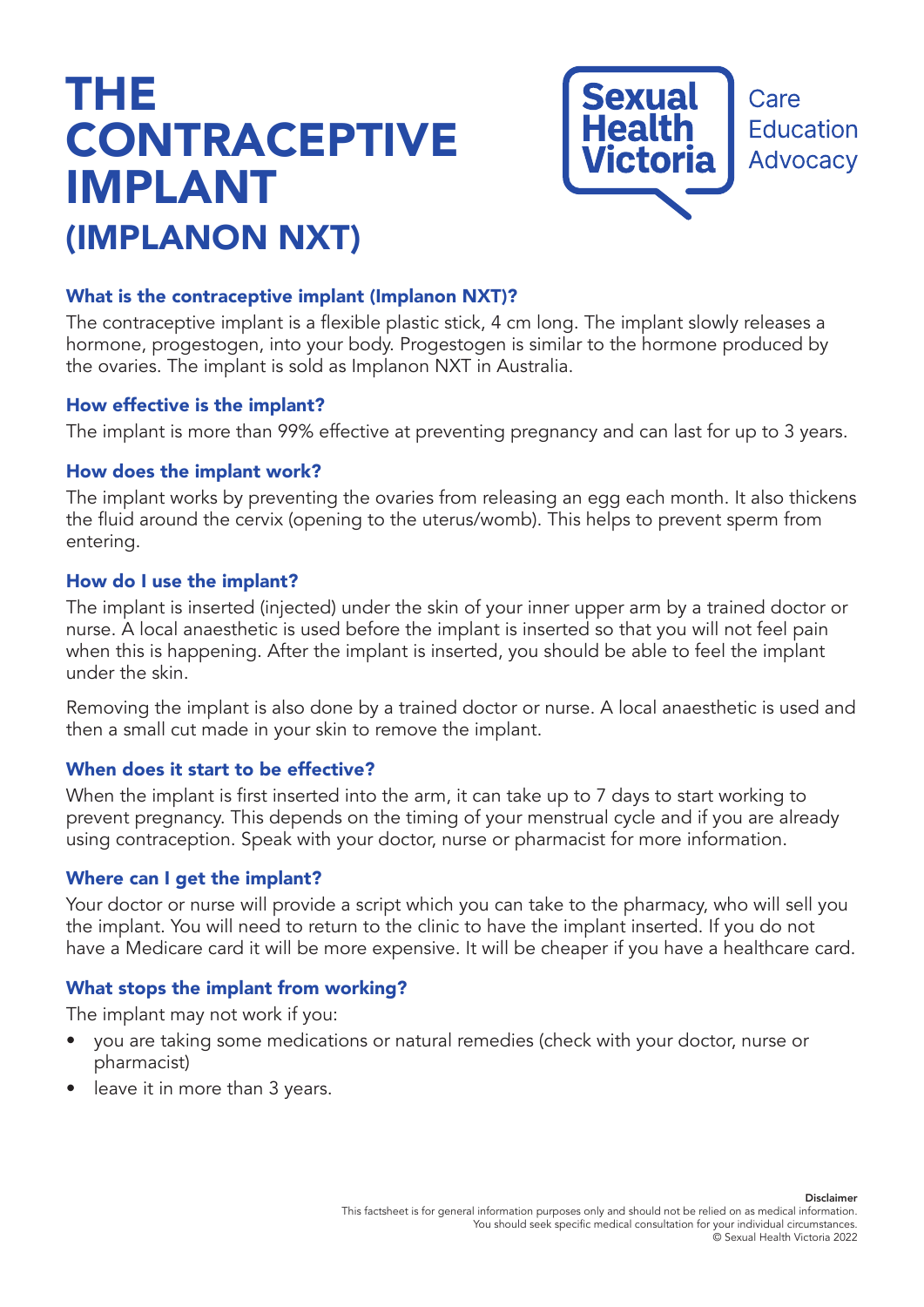# What is good about the implant?

- It is the most effective method of contraception.
- It can last up to 3 years.
- Once inserted (put in) you can forget about it for 3 years.
- Many users have no vaginal bleeding (period) at all or light bleeding.
- Periods may be less painful.
- Acne can improve.
- You can use it while breast feeding.
- It can be taken out at any time by a specially trained doctor or nurse.
- Once removed your fertility quickly returns to what is normal for you.
- It is another contraceptive option if you have difficulty taking the hormone oestrogen. The Pill (combined pill or oral contraceptive pill) and vaginal ring (NuvaRing) contain oestrogen and progestogen. The implant only contains progestogen.

# Are there any side effects from using the implant?

When the implant is first inserted and when it is removed, you may have some bruising and tenderness on your arm. This may last for up to a week. Wearing a bandage over your arm for 24 hours helps reduce bruising and tenderness. You may also develop a small scar where the implant was inserted and removed.

Your vaginal bleeding pattern (period) will change. It might be more often and/or irregular (at different times). Around 20% of people using the implant will have no bleeding at all (this is not harmful to the body). Around 20% of people have frequent or prolonged bleeding which may get better with time. Some medications can help with this bleeding, speak to your doctor or nurse for more information.

Possible side effects for a small number of users can include:

- headaches
- changes to your skin
- sore/ tender breasts
- mood changes.

These side effects often settle with time. The implant has not been shown to cause weight gain.

## Can the implant cause any serious health problems?

Rarely the implant is inserted too deep and you may need a surgical procedure to have it removed.

## Reasons why the implant might not be a good option for you:

- Have breast cancer or have been treated for breast cancer.
- Severe liver disease.
- Take certain medications which may prevent the contraceptive implant from working (check with your doctor, nurse or pharmacist).